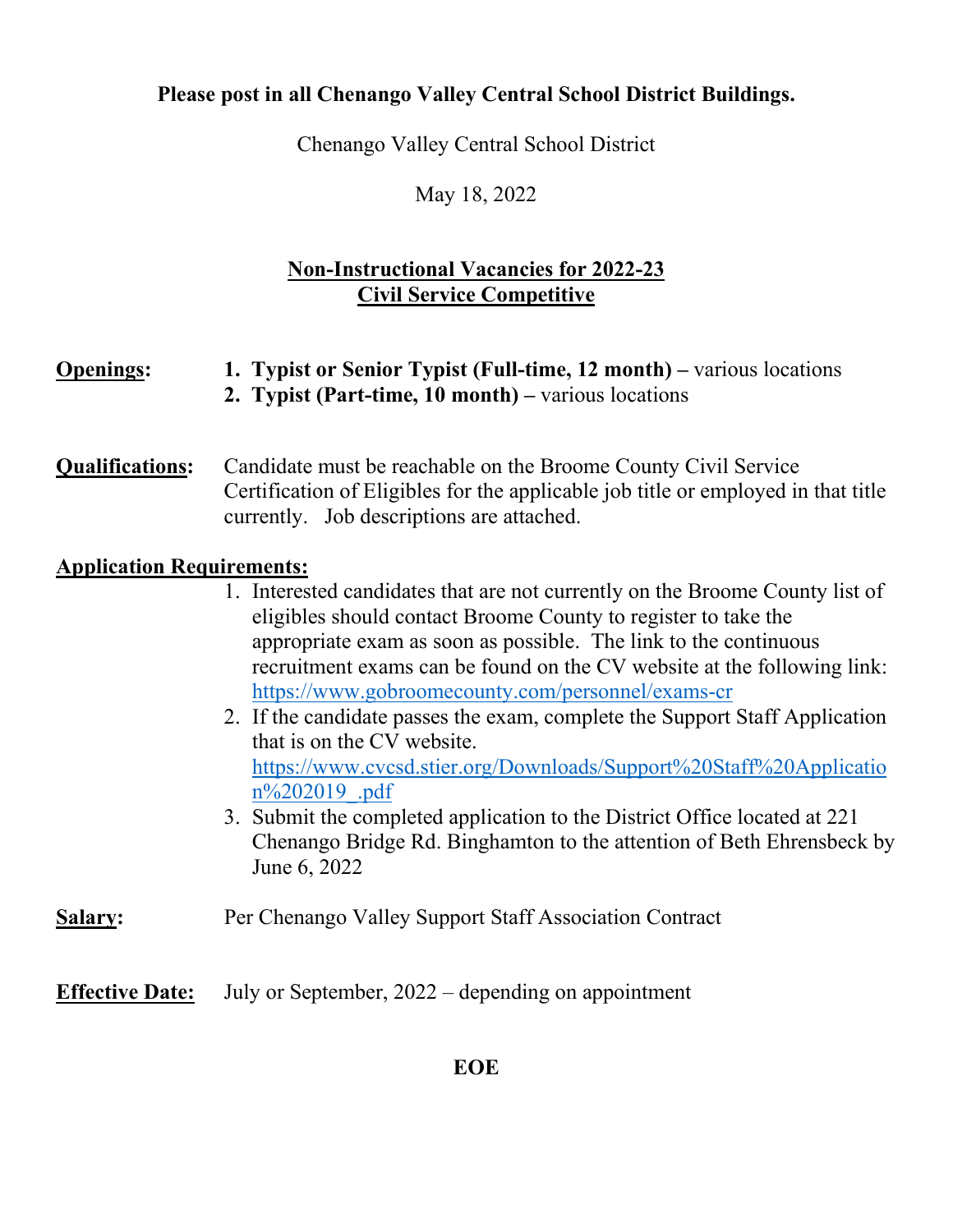### **Department: School building/Department specific Reports: Supervisor or Administrator**

## **GENERAL RESPONSIBILITIES:**

Assist in the typing and clerical responsibilities of an office. Perform other related duties as required. Performs work under direct supervision and may supervise the work of others.

## **TYPICAL WORK ACTIVITIES:**

- Type various reports and letters
- Answer telephone, take messages, refer phone calls to other departments
- Greet visitors and students
- Perform simple office duties such as setting up meetings, scheduling appointments, and taking messages
- Perform routine clerical duties such as filing, open and distributing mail, and ordering office supplies
- May perform more complex duties such as creating and/or preparing reports or summaries
- Operate office machinery such as personal computers, copy machines, fax machines, etc.
- Maintain the inventory and purchasing in their department
- May assign and review work of subordinates
- Other related work as required

## **QUALIFICATIONS:**

- Must possess a high school diploma or GED and be able to read and comprehend simple instructions, perform basic mathematical functions, and apply common sense understanding to carry out written or oral instructions.
- Must have competency in the suite of Microsoft products including Word and Excel
- Experience working with children is preferred
- Must be able to effectively present information in one-on-one and small group situations with tact, discretion, and courtesy
- Must be able to tolerate a busy and sometimes loud work environment.